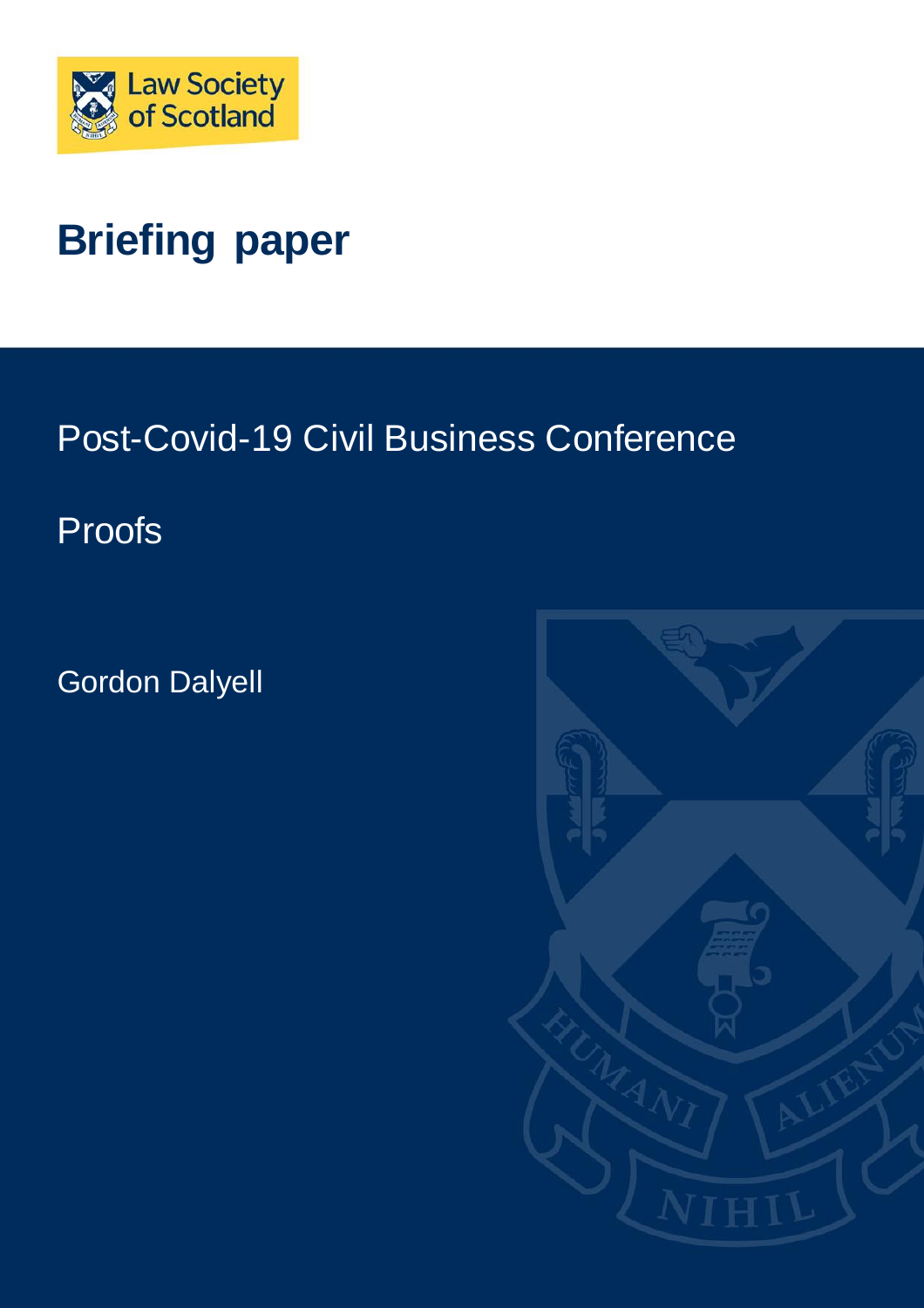

## **Introduction**

The Law Society of Scotland is the professional body for over 12,000 Scottish solicitors.

We are a regulator that sets and enforces standards for the solicitor profession which helps people in need and supports business in Scotland, the UK and overseas. We support solicitors and drive change to ensure Scotland has a strong, successful and diverse legal profession. We represent our members and wider society when speaking out on human rights and the rule of law. We also seek to influence changes to legislation and the operation of our justice system as part of our work towards a fairer and more just society.

The change in civil court work practices over the last 12 months has been dramatic and no more so than in the preparation for and conduct of evidential and proof hearings. Tribute must be paid at the outset to the substantial efforts made by Scottish Courts and Tribunal Service (SCTS), embraced by the vast majority of court users, in rapidly devising and implementing workable solutions to allow evidence-based hearings to continue (almost) unabated.

Of course, there have been hurdles to cross along the way. Tackling the impact which the pandemic had upon the conduct of civil litigation was never going to be plain sailing. The Law Society has, throughout t he last year, endeavoured to promote good communication links with SCTS and other stakeholders to ensure proper scrutiny of changes to work practices and to try to minimise any adverse impact on Law Society members and their clientele. By doing so we have gained an early insight into problems which have arisen at both local and national level and sought solutions through constructive dialogue. We have also been able to understand what benefits the changes have brought and still bring to the conduct of busin ess in the civil courts.

With the added advantage of hindsight, we can look back and take stock. The changes have been a necessity, with the impact of the pandemic leaving no real alternative if conducting civil business was to carry on. As we will see, solicitors and their clients feel that the use of technology to allow *some* types of court hearing to be conducted virtually has worked extremely well and should continue. However, that is not the case in relation to civil Proofs.

As society at large begins to come out of lockdown restrictions and works towards the "new normal", the Law Society welcomes the opportunity to share the knowledge gained over the last year, reflective of the views of our members and their clients, as part of the discussion on the medium to long-term plan for conducting civil business.

Earlier this year, the Law Society commissioned a survey to ascertain the views of its members. 351 respondents completed the survey. The responses received indicate that the survey sample is broadly representative of that sector of the profession which conducts civil court business as a whole.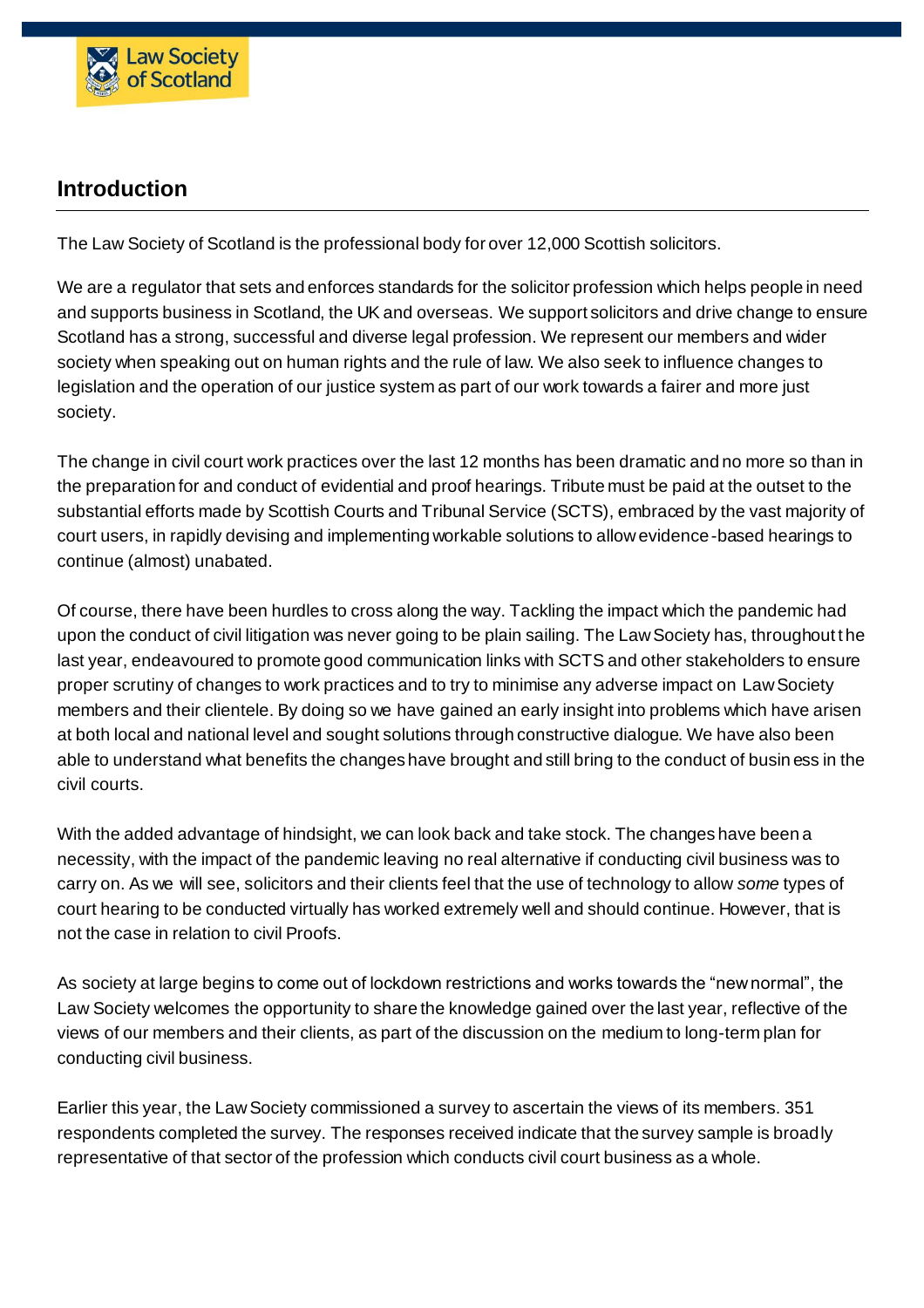

The first part of this paper deals with those sections of the survey which are wholly or partly relevant to the preparation for, and conduct of, proofs and other evidential hearings. The paper also includes observations relating to other jurisdictions and respectfully offers some suggestions for the future.

# **Law Society survey (undertaken February / March 2021)**

#### **Key findings:**

- 1.The preferred method of appearance was:
	- telephone 31%
	- Webex 35%, with a small remainder mainly preferring Microsoft Teams (18%) or Zoom (11%).
- 2. In terms of general difficulties encountered in using the technology:
	- 59% said they had no difficulties with using technology
	- 15% respondents stated they did not have a good internet connection and
	- 19% stated they had had no training in the use of the required technology. 66
- 3. In terms of practical difficulties which are experienced in the conduct of virtual hearings:
	- 31% said they had no practical difficulties
	- 45% said that they find it challenging to get instructions from their client during remote proceedings
	- 41% respondents said that their clients struggled to fully understand or participate in the proceedings and
	- 23% respondents felt that they found it more difficult to articulate their position to a court during a virtual hearing
- 4. Consistency of approach in different courts
	- 58% of respondents highlighted that there were inconsistencies
	- 10% of respondents reported that courts were consistent
	- 32% of respondents said they did not have enough experience of different courts to be able to comment
- 5. The benefits of remote civil courts were seen as:
	- saving on travelling time 91%
	- $\bullet$  saving waiting time  $-74\%$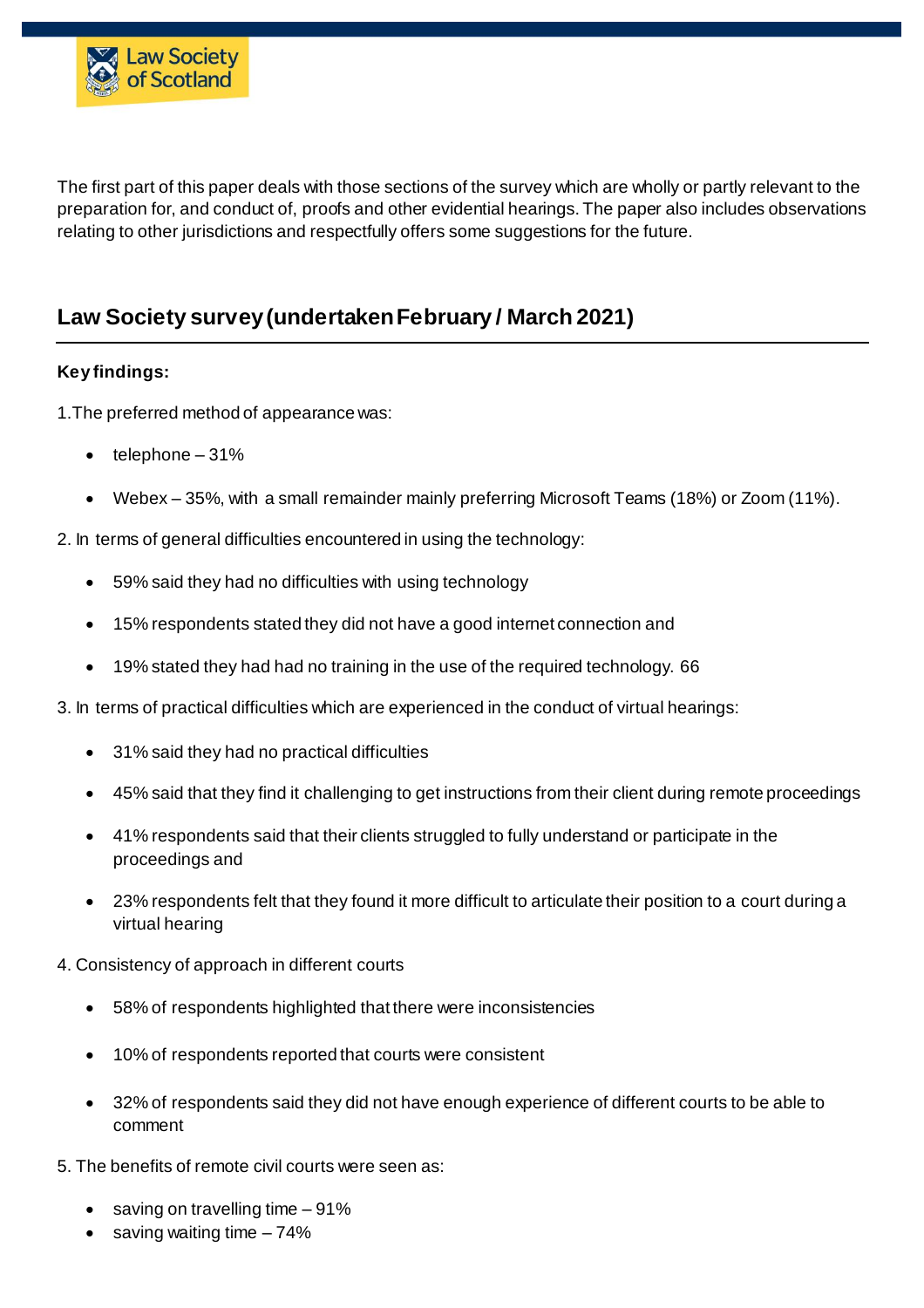

- reduction in costs 69%
- more efficient than appearing in court in person 54%

6.In terms of which aspects of civil court procedure worked particularly well remotely:

- the vast majority, at 91%, responded positively in relation to procedural hearings
- only 5% of respondents responded positively in relation to proofs

7.When asked which aspects, if any, of civil court procedure they thought do not work at all well remotely:

- 68% of respondents said proofs
- 66% of respondents said other evidential hearing
- 4% of respondents felt that procedural hearings did not work at all well
- 8. When asked in what ways remote court access improves the civil justice system:
	- 75% of respondents said it was a useful addition to physical court appearances
	- 69% of respondents said it increased efficiency in court business
	- 11.5% of respondents said it did not improve the civil justice system
- 9. Asked how, if at all, remote courts had had a detrimental effect on the civil justice system:
	- 40.4% of respondents said that there was a greater requirement for written submissions in advance of any hearing,
	- 31% of respondents said it was more difficult to make an oral submission to the Court in remote proceedings
	- 70% of respondents felt that examination and cross-examination of witnesses is more difficult
	- 74% of respondents felt that the credibility and reliability of witnesses is harder for the judge or sheriff to ascertain in remote proceedings and
	- 59% of respondents felt that the inconsistency of approach across the different courts led to difficulties.

10. The majority, at 78.5% of respondents, said they wanted remote court hearings to continue postpandemic. 21% said they did not.

11. In relation to which aspects of civil court hearings respondents would like to continue remotely (please note there were 274 respondents to this question):

- 99% were in favour of procedural hearings continuing virtually,
- 13% were in favour for proofs
- 12% were in favour of other evidential hearings.

Reasons cited for not continuing with remote hearings included (please note there were 76 respondents to this question):

- a client's interests being disadvantaged if hearings are virtual 78%
- $\bullet$  difficulty to effectively participate due to technological issues such as connectivity  $-50\%$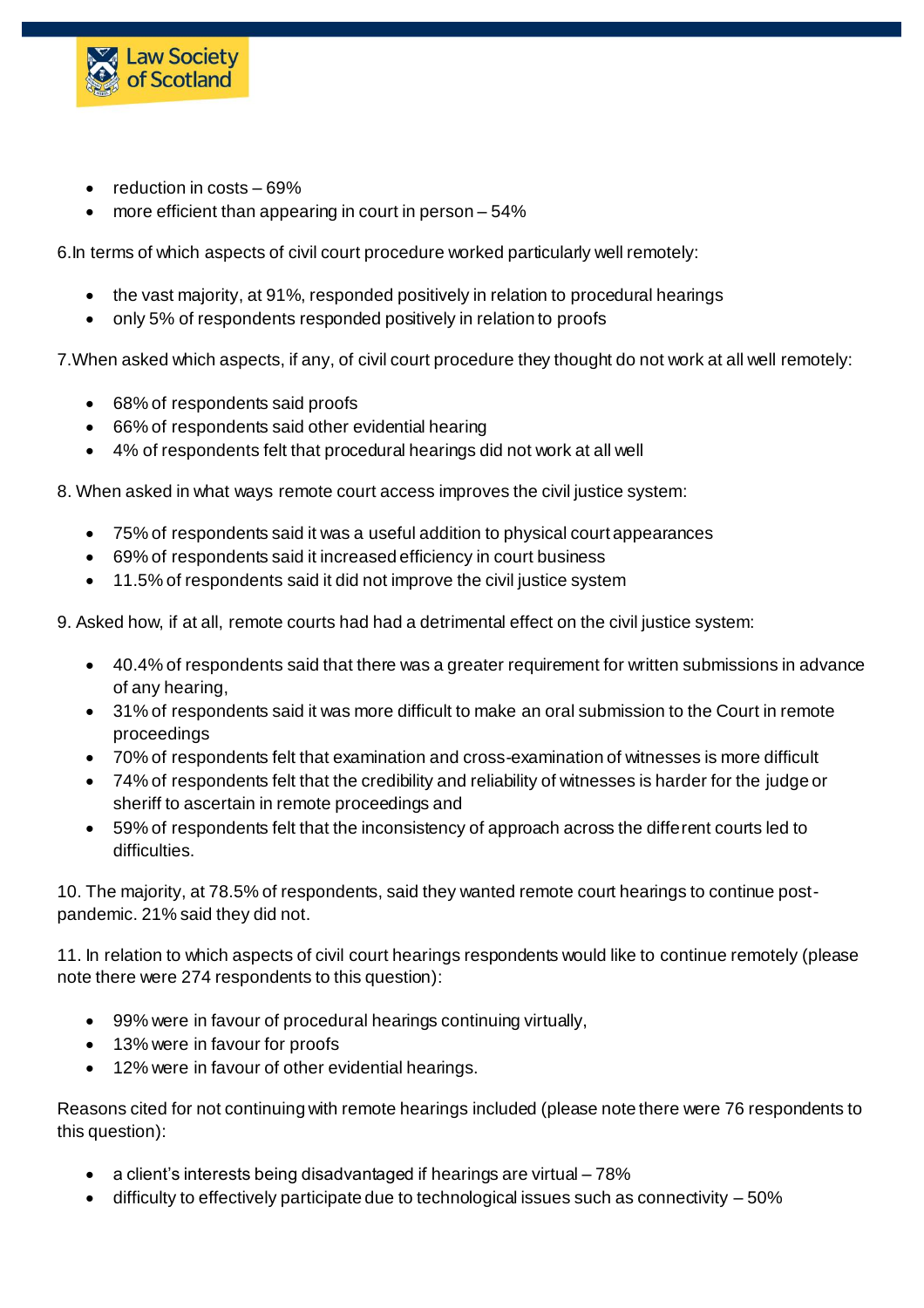

 difficulty to effectively participate due to practical issues such as examination and crossexamination of witnesses – 89%

Additional comments or explanations from those who gave reasons for not continuing with remote hearings include:

**Examination and cross-examination of witnesses –** the responses highlighted the need to be in court to effectively examine and cross examine witnesses. "I want to see the whites of their eyes" or "I can't guarantee that my cross examination of a witness will be as effective if I'm not facing them in court" are examples of the concerns expressed. That coupled with the perception that the judge or sheriff will be impaired in their assessment of the evidence (as mentioned above) were fundamental reasons for reverting to evidence-based hearings being held in person.

**Poor internet connection** - When proofs or evidential hearings are disrupted due to poor internet connection of certain users the effects can give rise to substantial expense and delay. Some users, due to their locality, simply cannot avail themselves of Superfast Broadband. The problem may be less acute in procedural hearings, and indeed the use of virtual technology for such hearings in remoter parts of the country where significant travelling time to court would have to be incurred creates a strong case for virtual procedural hearings to continue if the internet connection is satisfactory, but for proofs, which may last several days or weeks, technical/internet issues can have significant implications. (see section below on Natural Justice)

**Pre-hearing testing of internet connections** – this can be inconsistent with some courts simply requiring the participants to log in and as soon as they are visible and audible the test is over. It is felt that that is not necessarily robust enough to check that the participant will be able to maintain sufficiently good internet connection during a court hearing. In addition, testing is not always carried out by the participant using the same device and in the same location as will be the case when they appear at the actual hearing. There seems to be no point conducting a test unless the test is carried out using the same device and locality as will be used for the proof.

**Communication difficulties between counsel, agent and/or client** – One of the main practical difficulties in conducting a proof virtually, is the inability of the agent to communicate privately with counsel and/or their client. Such communication has had to be done by email, text, WhatsApp or whatever other means is available, but proves impossible if counsel is addressing the court and is not in a position to receive a written message. It is not possible in a virtual hearing to "tug on the gown" of counsel or discuss matters with clients sitting next to the agent unless arrangements can be made for counsel, agent and the client to all be at the same venue. A workable solution is required for this issue to alert the court practitioner that an agent or client has an issue to raise and/or to enable confidential discussions to be had between members of a legal team and/or the client.

**Keeping the courts public** – there is no obvious means available to members of the public, media or court practitioners to be able to watch any virtual court hearing which is not deemed to be private. In the interests of open justice, the Society would suggest that a system is created for anyone to use whereby they have a point of contact at the relevant court to request a link so that they can observe proceedings. This would be of particular benefit to trainees and junior solicitors who, as part of their training would normally be expected to sit in court to watch and learn.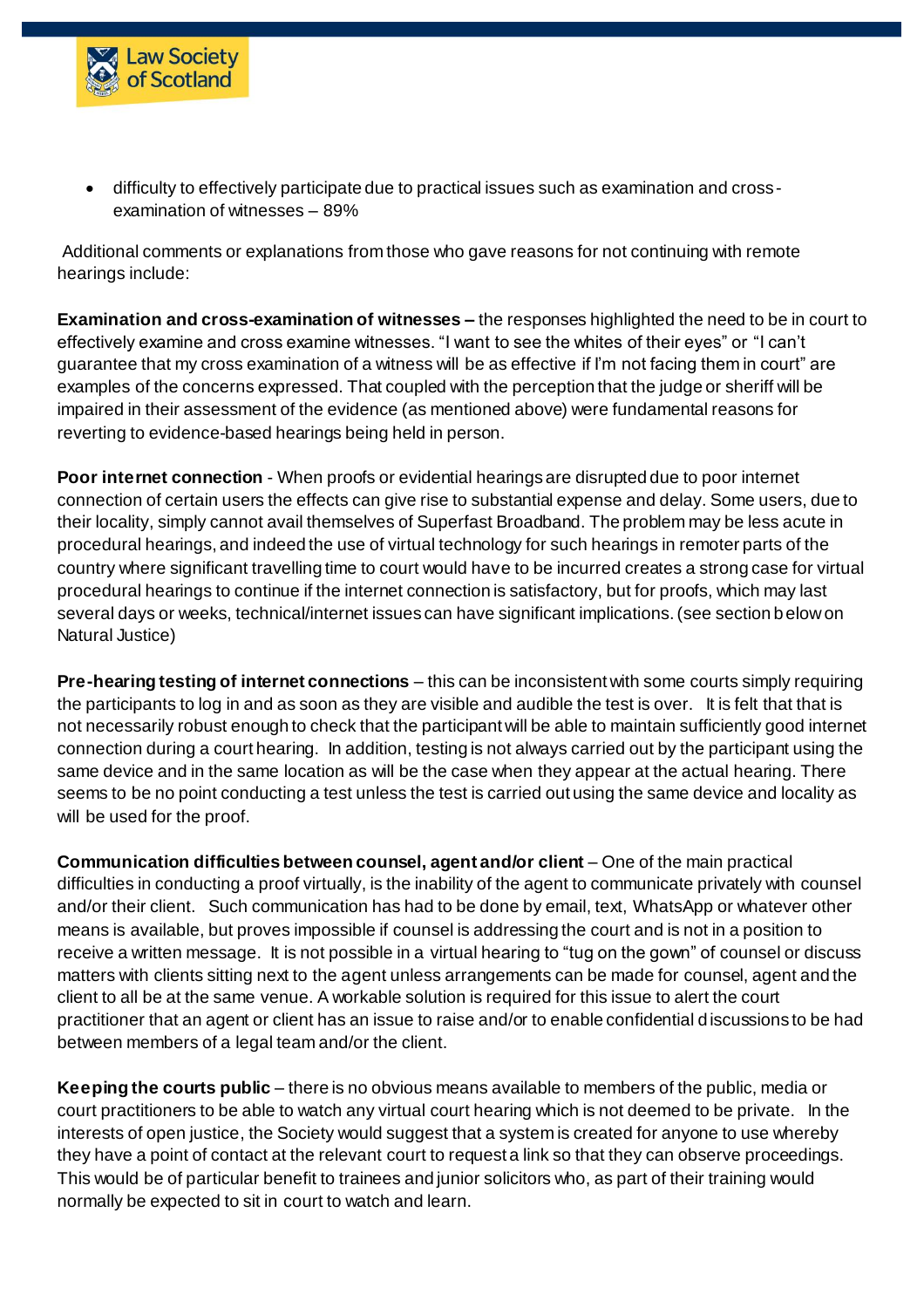

**Tech difficulties re status of participants** - Webex invitations which are sent to panellists and attendees in advance of a court hearing have sometimes led to a panellist being treated as an attendee and then on the day of the hearing the clerk has been unable to promote them and thus the agent or counsel has been unable to be seen. If this happened in the context of a proof, the proof would have to be adjourned.

**Impact on advocacy skills** A significant proportion of responses from solicitors highlighted greater difficulty on their part in communicating effectively with the court if proofs are conducted virtually. The virtual experience is considered detrimental to the development of advocacy skills, particularly for the newly qualified and less experienced members of the solicitors' profession.

**National practice notes and guidance** - Another practical difficulty which solicitors have faced is the volume of practice notes, directions and guidance issued by different courts as work practices were adapted to take into account the developing situation from March 2020. The Society is very pleased to see that updated sheriff court guidance from March 2021 was issued on a national basis. Whilst it is appreciated that there will be a need from time to time for some variances between sheriffdoms to take into account local requirements, the Society would strongly support national guidance being the norm. The advantages include greater consistency in all courts together with an ability for agents to rapidly understand and implement new guidance particularly in sheriffdoms where they are not based and are not in the habit of conducting business.

**Social interaction –** the lack of in-person court hearings has meant that agents and counsel have been unable to meet and socially interact in the court building. This is seen as being detrimental. Learning and development is promoted by being around others. Cognitive ability and advocacy skills improve by being able to interact with other court users, discuss cases, watch others present their case and observe the judicial office holder's handling of cases. All of the foregoing takes on an added significance in the context of a proof.

However statistics do not tell the whole story. Societal changes complicate the issue. One in five small businesses in the UK are actively considering, or already using, a four-day working week with a survey by "Be the Business" showing that more than 50% are open to reconsidering the structure of the working week. 5% of SMEs already have a four-day week while a further 18% are considering the idea. Just under a third say they might implement such a change in the future. Therefore, it can be anticipated that many law firms will not simply revert to five days per week office working. Any new civil court work practices should have inbuilt flexibility to cater for the long-term anticipated change in how wider society and, in particular those who work in law firms, take things forward.

Additional issues which were highlighted in the Society's survey included:

#### **Lodging of documents**

Regardless of whether a proof proceeds in person or virtually, there are a number of advantages in lodging documents digitally, for example efficiency in avoiding copying multiple bundles of papers, avoiding the use of paper, easier transmission of documentation, and subject to the undernoted comment on search functionality, ease of accessing the relevant information. This would however require a rule change so that electronic/digital versions are, for evidence purposes, to be treated as the original to avoid hard copies having to be lodged with the court in advance of a roof hearing e.g. pre-pandemic, ASPIC required any production which had been lodged digitally to be lodged as a hard copy two days in advance of the proof.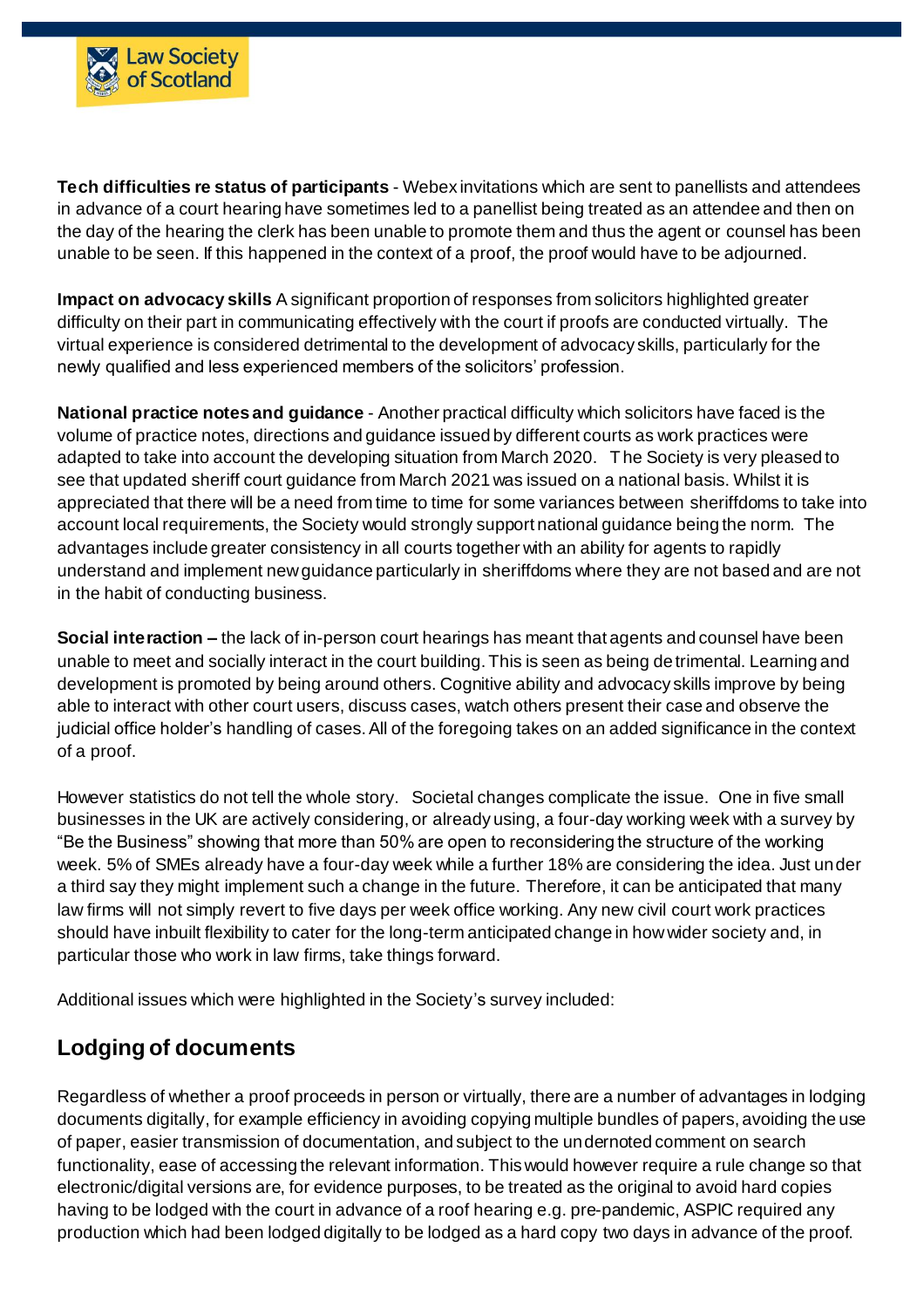

Any method of lodging documentation electronically should be user friendly and have search functionality. Training would be required, such as by way of video supplemented by user manual with clear visual instructions.

## **Child Welfare Hearings and proofs in family matters**

The general view from family practitioners is that Child Welfare Hearings (CWHs) and proofs should be considered separately. It is anticipated that the majority of family law solicitors would prefer to retain inperson hearings for CWHs and proofs, for some of the reasons highlighted earlier in this paper and certainly, in relation to issues concerning children. An example was given by a family law solicitor who recently attended a Court of Session proof in relation to orders for financial provision on divorce. It was reported that the proof ran smoothly and had a 'proof' feel about it. However, observations were that it may have been a more daunting experience for the parties had it been an in-person hearing and indeed may have led to settlement discussions.

The direction of travel appears to be to hold more remote hearings for CWHs and proofs by Webex. It is suggested by family practitioners the Society has consulted, that there needs to be provision made in the court rules for applications to be made for in person hearings on cause shown.

# **Natural Justice and virtual hearings**

The principles of natural justice are fundamental to ensuring fairness and securing justice. The principles - *Nemo Judex in causa sua* – No one should be judged in his own cause and *Audi alteram partem –* Hear the other party/provide a fair hearing are the cornerstones of our justice system.

It could never be argued that the conduct of a case virtually would lead to a breach of the first principle but there could be a perceived breach of the second principle in failing to provide a fair hearing if evidence has to be given virtually in a case involving issues of credibility and reliability.

The Society's survey clearly shows that there is a strong perception amongst those who responded that a judge or sheriff cannot assess credibility and reliability as well as they would do in an in-person evidential hearing or proof.

The Society accepts that there is conflicting data on this point but whether it is true or not, is respectfully neither here nor there. The perception is all important as justice needs to be seen to be done. If there is a widely held belief that remote hearings impairs the decision makers ability to reach an accurate decision due to being unable to weigh up and assess evidence given virtually, confidence in the system will be lost. One clear example of this arising related to a Pursuer giving evidence from abroad in a sheriff court proof which commenced in January 2021. The case involved a damages claim for alleged rape. The pursuer's internet connection was unstable and her image on screen kept freezing and buffering. The sheriff made it clear that he had never been happy to proceed with the proof virtually because credibility and reliability were all important and he had concerns that his ability to assess the parties' credibility and reliability would be impaired by them not being in court. However, lockdown and social-distancing restrictions were such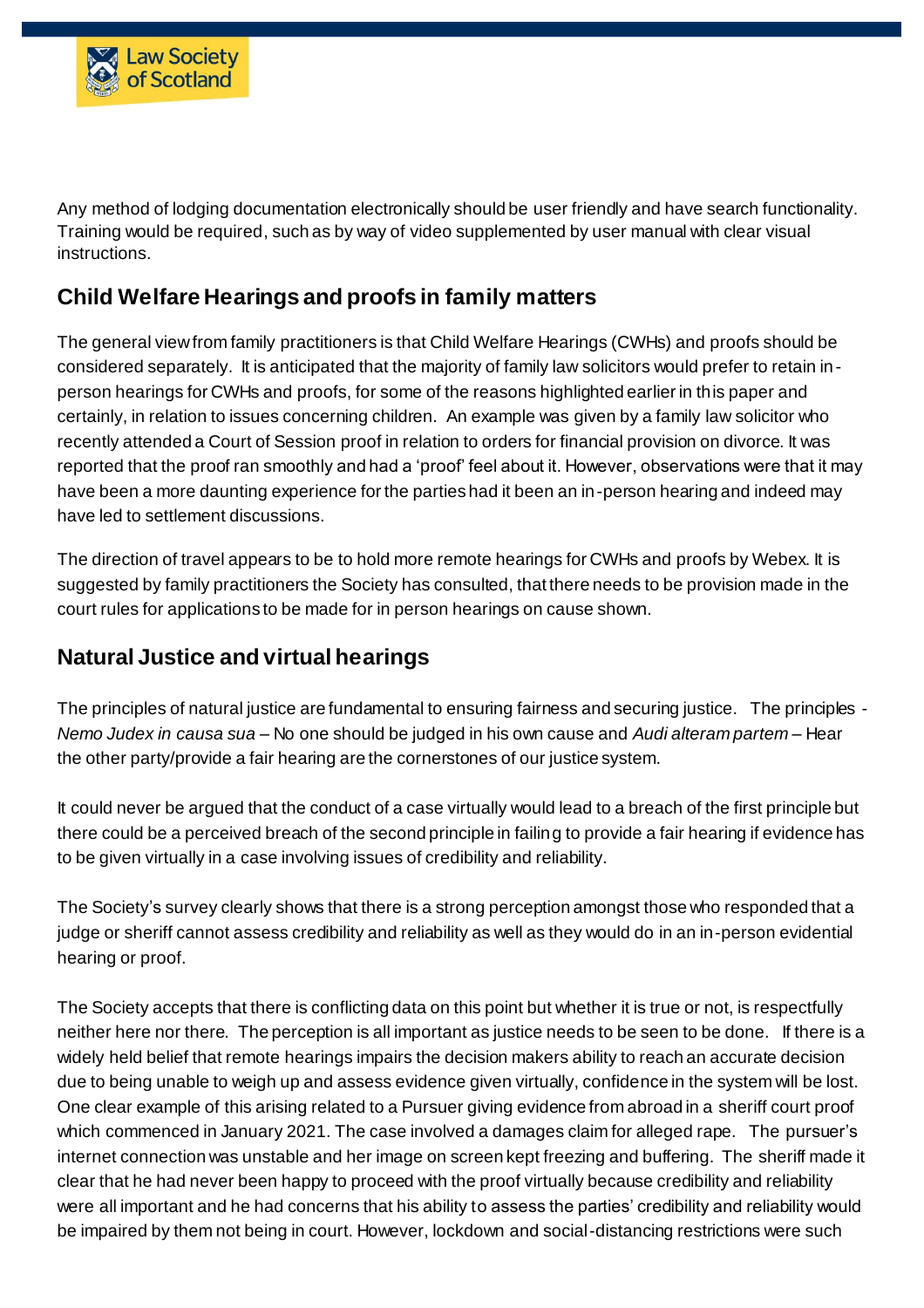

that an in-person hearing could not proceed in the court in question. When it became clear that the pursuer's internet connection was evidently unreliable the sheriff adjourned the proof after only 30 minutes of evidence and remitted the cause to ASPIC for an in-person hearing, the perception being that ASPIC is better equipped to host in-person hearings.

#### **Jurisdiction comparisons**

We have considered what is happening in other jurisdictions across Europe, New Zealand and Australia. At this stage we have no information to suggest how any of these countries intend to deal with evidential hearings in the longer term. All that can be said is that their approach in handling evidential hearings has been very similar to the practice in Scotland. The main exception to this has been Germany where inperson hearings have remained the default.

# **Conclusions**

Of necessity, the default position in Scotland, due to lock down restrictions, has meant that evidential and proof hearings have been conducted virtually unless there were justifiable reasons to order an in -person hearing. The question is whether that should remain the position once the lockdown restrictions are removed.

Given the issues highlighted above, we have outlined our suggested proposals based on the Society's survey findings and other feedback from practitioners.

- 1. The default position for proofs reverts to in-person hearings unless there are good reasons to order a proof to be conducted as a hybrid (either partly virtually and partly in-person) or wholly virtually. Unlike procedural hearings, the views expressed by members of the solicitors' profession and their clients show that the benefits of conducting proofs as in-person court hearings far outweigh the advantages of conducting proofs virtually.
- 2. For those cases which have to be conducted virtually in whole or in part for whatever reason we would respectfully suggest:
	- a. There is more stringent pre-proof testing of the technology all participants will use. Practice directions should be issued to make it clear that the test must be performed using the same device and in the same locality as will be the case during the proof. If the test proves unsatisfactory, the proof should proceed as an in-person hearing unless a workable alternative solution can be found.
	- b. Efforts are made to identify a means of counsel, agents and clients communicating confidentially during the conduct of a virtual proof. The English method which is being devised may be informative.
	- c. A facility is created and publicised whereby anyone can request, from the relevant court, a link to observe a public court hearing.